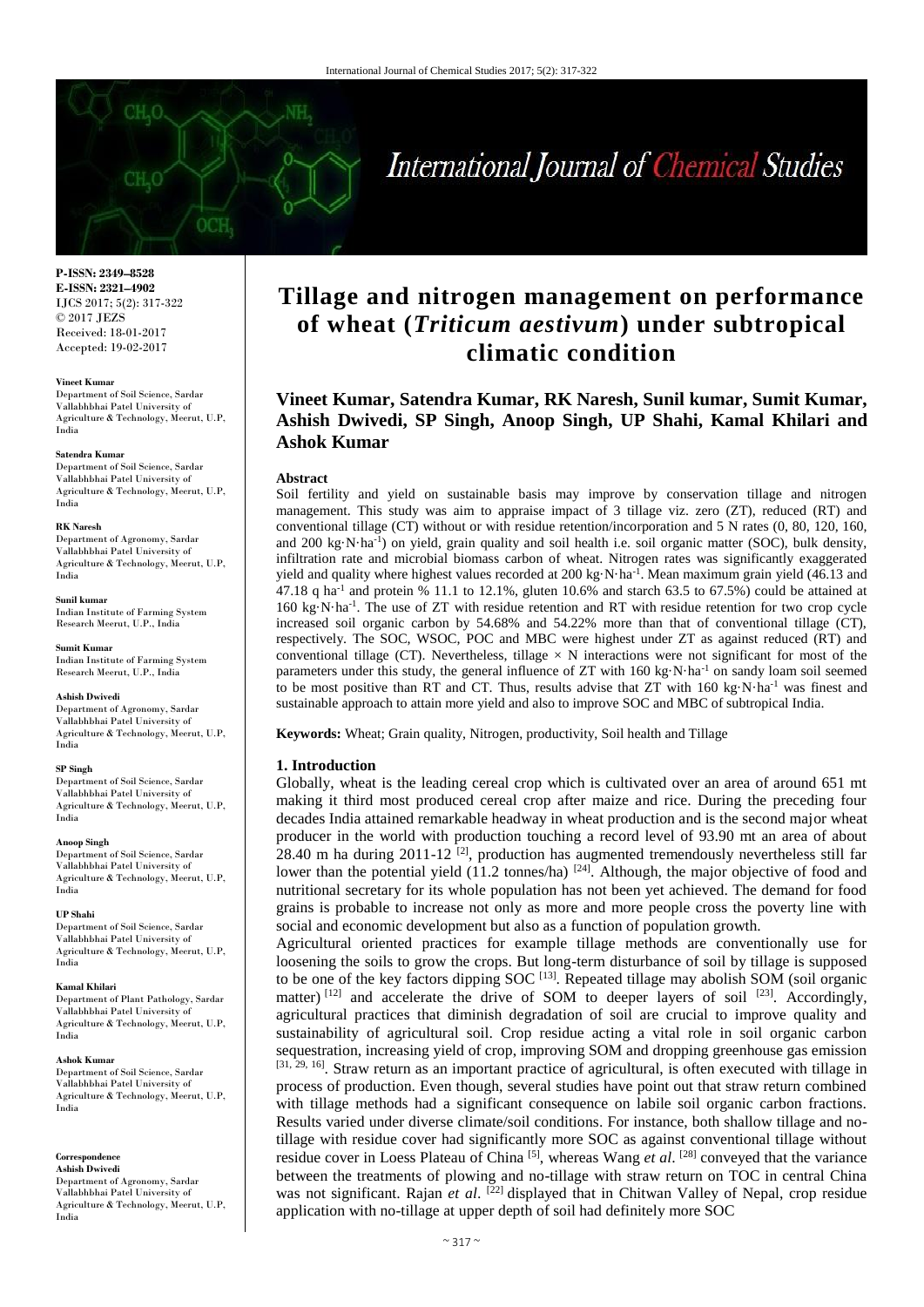sequestration compared to crop residue with conventional tillage. The possessions of tillage on labile organic carbon of soil varied with soil condition  $[8, 19, 30]$ , regional climate Miller *et al.* <sup>[18]</sup>, crop rotation  $[20, 21]$  and residue management practice.

Wheat is important cultivated crops, being grown in a wide environments range that affect overall performance, mainly yield and end-use qualities. Wheat end-use quality and yield depend on environment and their interaction. Quality as well as grain yield and of winter wheat are exaggerated by several factors on which crop management has a very significant role among them. In India grains of wheat are relatively better source of protein consumed. Around 10-12% protein requisite is met by wheat. For attaining higher yields and quality of wheat it is important to put on all the cultural practices entirely on time and adjust them to cultivars. The truthful fertilizer application, particularly N is very imperative to realise high yields and good quality of wheat. Besides consistent nutrition of plants for attaining high yields and good grain quality, planting techniques play an essential role. Nitrogen is the utmost limiting nutrient in production of crop and its effectual use increase production of food is over and above any other input; on the other hand, much usage of N may effect environmental concerns for instance eutrophication, nitrate leaching and greenhouse gases emissions in addition to reduce yield <sup>[17]</sup>. For that reason, proper usage of N is critical to minimize environmental harm and enhance yield of crop. It has been assessed that 40% - 60% of N-applied is in use up by wheat, which declines as Ninput upsurges, resulting in more residual soil N that can readily leached [10]. The present study was intended to assess the impact of tillage, nitrogen rates and their interaction on yield and yield components, grain quality of wheat and soil health.

#### **2. Materials and methods**

#### **2.1.** *Experimental site*

The experiment on field was established in 2014 at Sardar Vallabhbhai Patel University of Agriculture & Technology, Meerut research farm  $(29^{\circ}$  04', N latitude and 77<sup>0</sup> 42' <sup>"</sup>E longitude a height of 237m above mean sea level) U.P., India. The region has a semi-arid sub-tropical climate with an average annual temperature of  $16.8 \degree$ C. The highest mean monthly temperature (38.9  $^{\circ}$ C) is recorded in May, and the lowest mean monthly temperature  $(4.5<sup>0</sup>C)$  is recorded in January. The average annual rainfall is about 665 to 726 mm (constituting 44% of pan evaporation) of which around 80% is acknowledged for the duration of monsoon period. The predominant soil at the experimental site is classified as Typic Ustochrept. Soil samples for 0–20 cm depth were collected at the site and tested previous to put on treatments and basic possessions were non-saline (EC 0.42 dS m-1 ) but mild alkaline in reaction (pH 7.98). The soil initially had 4.1 g kg<sup>-1</sup> of SOC and 1.29 g kg-1 of total N (TN), 1.23 g kg-1 of total phosphorus, 17.63 g kg<sup>-1</sup> of total potassium, 224 mg kg<sup>-1</sup> of available N,  $4.0 \text{ mg kg}^{-1}$  of available phosphorus, and 97 mg  $kg^{-1}$  of available potassium.

#### **2.2. Experimental design and management**

A comprehensive description of unlike tillage systems is essential to compare effect of tillage on environmental concert (Derpsch *et al*., 2014). Six tillage crop establishment methods  $T_1$ - ZTR;  $T_2$ -, ZTWR;  $T_3$ - RTR;  $T_4$ - RTWR,  $T_5$ - CTR;  $T_6$ -Conventional tillage (CT) in main plots and five nitrogen management practices were  $F_0$ -Control;  $F_1$ - 80 kg Nha<sup>-1</sup>;  $F_2$ -

120 kg Nha<sup>-1</sup>;  $F_3$ -160 kg Nha<sup>-1</sup>;  $F_5$ -200 kg Nha<sup>-1</sup> allotted to sub-plots replicated thrice in a split-plot design. The net and gross plot sizes were 8.0  $m \times 2.1$  m and 10  $m \times 2.8$  m, respectively and treatments were superimposed in the same plot every year to study the cumulative effect of treatments.

## **2.3. Soil sampling and processing**

Soil samples were collected arbitrarily from three spots with the assistance of a core sampler from each replicated plot (10 cm internal diameter and 15 cm height) after harvest of crop in the year 2015 and 2016. The soil cores were collected from a soil depth of 0 to 15, 15 to 30, 30 to 45 and 45 to 60 cm. One merged sample on behalf of each replication was set by mixing two cores of own depth of soil. Instantly after the collection, soil samples were brought to the laboratory and stored in a refrigerator for measurement of microbial biomass carbon (MBC). A subset of samples was air dried and passed over a 2 mm sieve for determination of pH, SOC and particulate organic carbon (POC). The third core sample was used to appraisal of bulk density. The soil porosity was calculated from the relationship between particle density and bulk density using (1). Permanent wilting point and Soil field capacity were measured using pressure plate apparatus, while available water content was calculated using (2). Consider

Porosity  $(\%)=1-\frac{BD}{BD}$  $\frac{10}{p} x100$  (1)

Where BD is bulk density  $(g \text{ cm}^{-3})$ , PD is particle density  $(g \text{ cm}^{-3})$  $\text{cm}^3$ ), and

$$
d = \frac{FC-PWP}{100} \times BD \times Solid depth
$$
 (2)

Where d is an available water content (cm) at 60 cm depth, FC is field capacity (%), and PWP is permanent wilting point (%)

To determine the water infiltration the double ring infiltrometer method was used and computed as rate of infiltration in mm  $h^{-1}$  and cumulative infiltration.

#### **2.4. Separation of soil aggregates**

A wet sieving method was used to perform aggregate-size separation (Elliott, 1986). Soil samples (100-g air-dried <5 mm) were placed on top of a 2.0 mm sieve and submerged for 5 min in deionized water, to allow slaking **[15]**. Sieving was executed mechanically stirring sieve up and down 3 cm, 50 times in 2 min using a modified Yoder's apparatus. A series of 5 sieves  $(2, 1, 0.5, 0.25, 0.11, 0.05)$  was use to obtained 6 aggregate fractions (i)  $>2$  (Very large macro-aggregates), (ii) 2-1 (large macro-aggregates), (iii) 1-0.5 (medium macroaggregates), (iv)  $0.5$ -0.25 (small macro-aggregates), (v)  $0.25$ -0.0.106 (micro-aggregates), and (vi)  $\langle$ 0.106 (silt- and claysized particles).

#### **2.5. Soil analysis**

The electrical conductivity  $(E_{C_{e}})$  of soil was resolute in soil saturation extract. The pH of soil was measured in soil: water suspension (1:2). The soil bulk density was measured using core sampler method as suggested by Veihmeyer and Hendrickson<sup>[27]</sup>.

#### **2.5.1. Soil organic carbon**

Wet digestion with potassium dichromate accompanied by 3:2 H2SO4: 85% H3PO4 digestion mixture in a digestion block set at 120 °C for 2h was used to determined soil organic carbon **[26]**. Removal of carbonate and bicarbonate was finished by a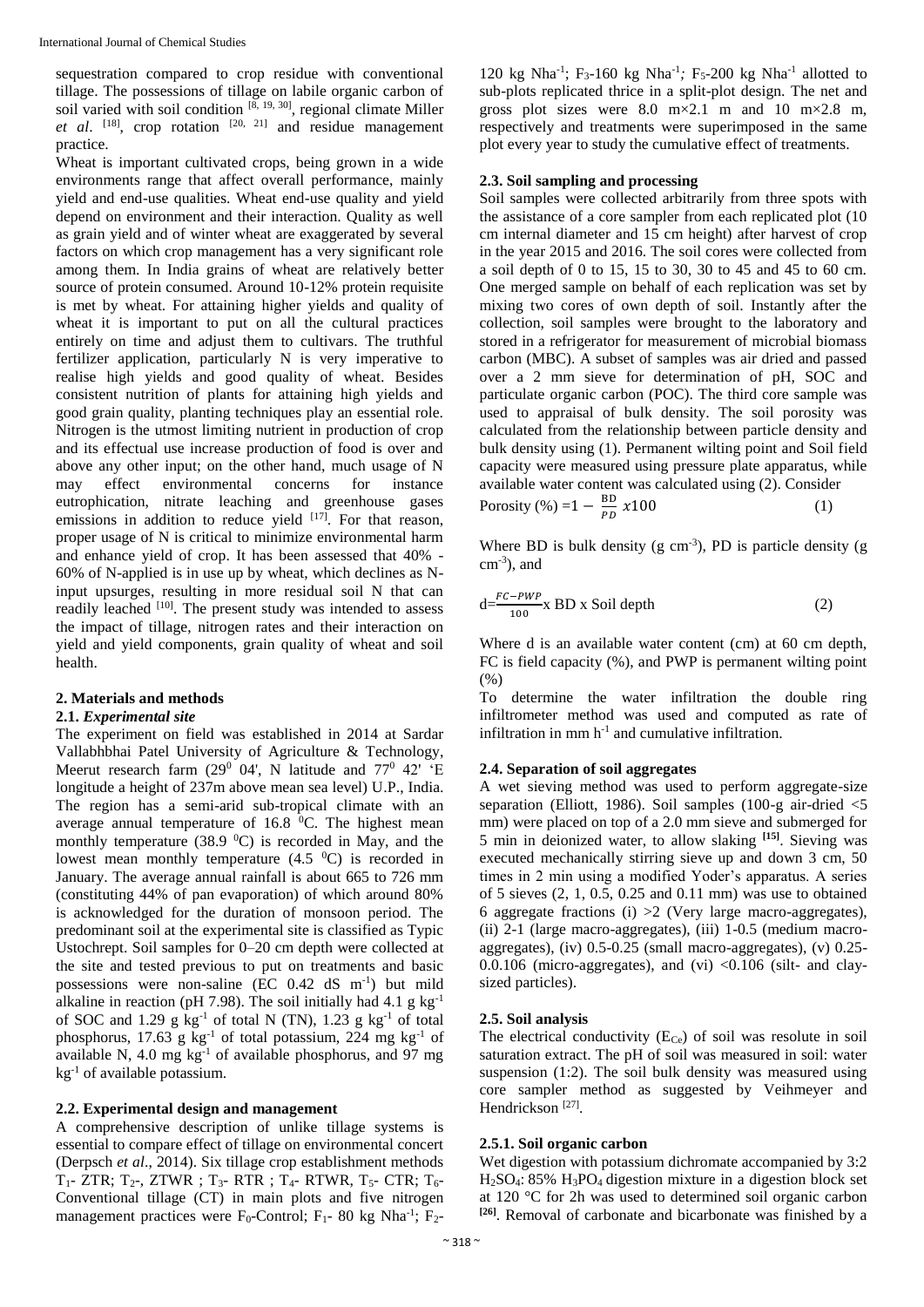pre-treatment with 3 ml of 1 NHCl  $g^{-1}$  of soil. By using bulk density value the SOC for every soil layer was calculated and expressed as Mg ha<sup>-1</sup>.

## **2.5.2. Particulate organic carbon**

Particulate organic matter (POM) was detached from 2 mm soil following method described by Camberdella and Elliott  $[4]$ . Briefly a 10 g sub-sample of soil was disseminated in 100 ml 0.5% sodium hexa-metaphosphate solution by shaking for 15h on a reciprocal shaker. The soil suspension was decanted over a 0.05 mm screen. All material left over on the screen, definite as the POM fraction within a sand matrix, was transported to a glass beaker and weighed after oven-drying at 60  $\degree$ C for 24 h. Snyder and Trofymow <sup>[26]</sup> was used to determine particulate organic carbon in POM.

#### **2.5.3. Water soluble organic carbon**

The water soluble organic carbon (WSOC) was consecutively analyzed conferring to the method defined by Zhang *et al.* [32]. Briefly, the soil samples were first suspended in distilled water at  $70\pm1$  °C for 60 min. The supernatant was mentioned to as the water soluble fraction (WSF)

## **2.5.4. Soil microbial biomass carbon**

For the estimation of soil microbial biomass C and N by the chloroform fumigation and incubation method Horwath and Paul <sup>[11]</sup> soil moisture was attuned to 55% field water capacity and pre-incubated at 25 °C for the 7 days in dark, and each

soil sample was then subdivided into two subsamples for fumigated and non-fumigated treatments. For MBC, soil samples, equivalent to 30 g dry weight, were fumigated with CHCl<sub>3</sub> for 24h at 25 °C. After the removing CHCl<sub>3</sub>, each soil sample was incubated at 25°C for the period of 10 days in closed tight Mason jar along with vials containing 1.0 ml 2 M NaOH. The flush of  $CO<sub>2</sub>-C$  released upon fumigation was determined from titration with HCl.

The MBC was computed using Eq. (2):

$$
MBC (mg kg-1) = (Fc-UFc)/Kc
$$
 (3)

Where,  $Fc$  is  $CO<sub>2</sub>$  evolved from the fumigated soil, UFc is  $CO<sub>2</sub>$  evolved from the unfumigated soil, and Kc is a factor with value of 0.41 Anderson and Domsch [1]. For MBN, non-fumigated and fumigated soil samples after 10-day incubation were extracted with 2 M KCl (5:1 ratio of extractant: soil) for 1 h and the inorganic N was determined by the Kjeldahl distillation as described by Keeney and Nelson  $[14]$ . The MBN was computed using Eq. (3): MBN  $(mg kg^{-1}) = (Fn-UFn)/Kn$  (4) Where,

Fn is mineral N from fumigated soil, UFn is mineral N from unfumigated soil, and Kn is a factor with value of  $0.57$  Jekinson  $^{[13]}$ .

## **3. Results and discussion 3.1 Bulk Density**

**Table 1**: Effect of tillage crop residue and nitrogen management on bulk density and infiltration rate

| <b>Treatments</b>        | $0-5$ cm |             | $5-10$ cm |             | $10-20$ cm |         | $20-30$ cm |                   |      | Infiltration rate $(hr cm^{-1})$ |  |
|--------------------------|----------|-------------|-----------|-------------|------------|---------|------------|-------------------|------|----------------------------------|--|
|                          | 2014-15  | $2015 - 16$ | 2014-15   | $2015 - 16$ | 2014-15    | 2015-16 | 2014-15    | 2015-16   2014-15 |      | 2015-16                          |  |
| <b>Tillage Practices</b> |          |             |           |             |            |         |            |                   |      |                                  |  |
| $T_1 ZTR$                | 1.48     | .47         | 1.60      | . . 59      | 1.55       | 1.53    | 1.48       | 1.45              | 9.4  | 10.0                             |  |
| $T_2 ZTWR$               | 1.52     | .51         | 1.66      | 1.66        | 1.60       | 1.55    | l.51       | 1.50              | 9.3  | 8.8                              |  |
| $T_3 RTR$                | 1.45     | 1.44        | 1.56      | 1.55        | 1.52       | 1.51    | 1.50       | 1.48              | 9.7  | 10.5                             |  |
| T <sub>4</sub> RTWR      | 1.46     | 1.44        | 1.57      | 1.55        | 1.55       | 1.52    | 1.51       | 1.49              | 8.5  | 9.0                              |  |
| $T_5$ CTR                | 1.43     | 1.41        | 1.53      | 1.52        | 1.51       | 1.49    | . 49       | 1.48              | 10.2 | 11.2                             |  |
| $T_6$ CT)                | 1.44     | 1.42        | 1.54      | 1.52        | 1.52       | 1.50    | 1.50       | 1.47              | 7.3  | 6.9                              |  |
| $S.Em\pm$                | 0.02     | 0.02        | 0.03      | 0.03        | 0.017      | 0.008   | 0.012      | 0.019             | 0.30 | 0.43                             |  |
| $CD$ at 5%               | 0.05     | 0.05        | 0.08      | 0.09        | 0.055      | 0.026   | 0.038      | 0.058             | 0.91 | 1.31                             |  |

#### **3.2. Soil organic carbon (SOC)**

Results of resource conservation practices after 02 years significantly influenced the water soluble organic carbon (WSOC) and total soil organic carbon (SOC) content of the surface soil is depicted in (Table 2). Data indicate that residue removal have a caused in highly losses of SOC extending from 9.44 to 16.47% for both  $0-5$  and  $5-15$ cm soil depths. In surface soil (0-5 cm layer) highest soil organic carbon change (35.40%) was found in ZT with residue retention plots followed by RT with residue retention plots (33.52%). The use of ZT with residue retention and RT with residue retention for two crop cycle increased soil organic carbon by 54.68% and 54.22% more than that of conventional tillage (CT), respectively. These treatments were statistically similar and significantly higher from all other treatments. Irrespective of residue retention in 0– 5 cm soil layer ZT with residue retention enhanced 63.9% and 57.9% followed by RT with residue retention 61.1%, and 55.5% WSOC and SOC, respectively, in surface soil as compared to CT. Simultaneously, residue retention caused an increment of 34.3% and 41.9% in WSOC and SOC, respectively over the treatments with no residue management. Alike increasing

trend was also noted in 5 -15 cm soil layer, however, greatness was comparatively lower (Table 2).

The SOC distribution with depth was reliant on use of nitrogen fertilizers (Table 2). The maximum SOC concentration was gained for 0–5 cm soil depth and diminished with sub surface soil depth for all the treatments. Significantly the SOC concentration in 0–5 and 5– 15 cm soil depths increased with increased nitrogen application levels. At the 0–5 and 5–15 cm depths, SOC was maximum in 200 kg Nha<sup>-1</sup> (F<sub>4</sub>) followed by 160 kg Nha<sup>-1</sup> (F<sub>3</sub>) treatments and the least in Control (unfertilized)  $F_0$  treatment. However, the SOC pools directly affect physical, biological and chemical properties of soil. Soils under in 200 kg Nha<sup>-1</sup>  $(F_4)$  preserved plots confined maximum SOC by  $\sim$  12.5 and 11.4% in 0–5 and  $5-15$  cm soil layers, respectively, above 80 kg Nha<sup>-1</sup> preserved plots (Table 2). The total stocks of SOC in 0-15 cm soil layer was  $\sim$  35.17 Mgha<sup>-1</sup> for in 200 kg Nha<sup>-1</sup> (F<sub>4</sub>) treated soils compared with  $\sim$  28.43 Mgha<sup>-1</sup> for in 120 kg Nha<sup>-1</sup> treated plots and 26.45 Mg ha<sup>-1</sup> for unfertilized plots. SOC content in 0–15 cm soil layer in plots underneath 50% RDN as CF+50% RDN as FYM treatment was  $\sim$  16% higher than that under 75% RDN as CF+25% RDN as FYM-treated plots.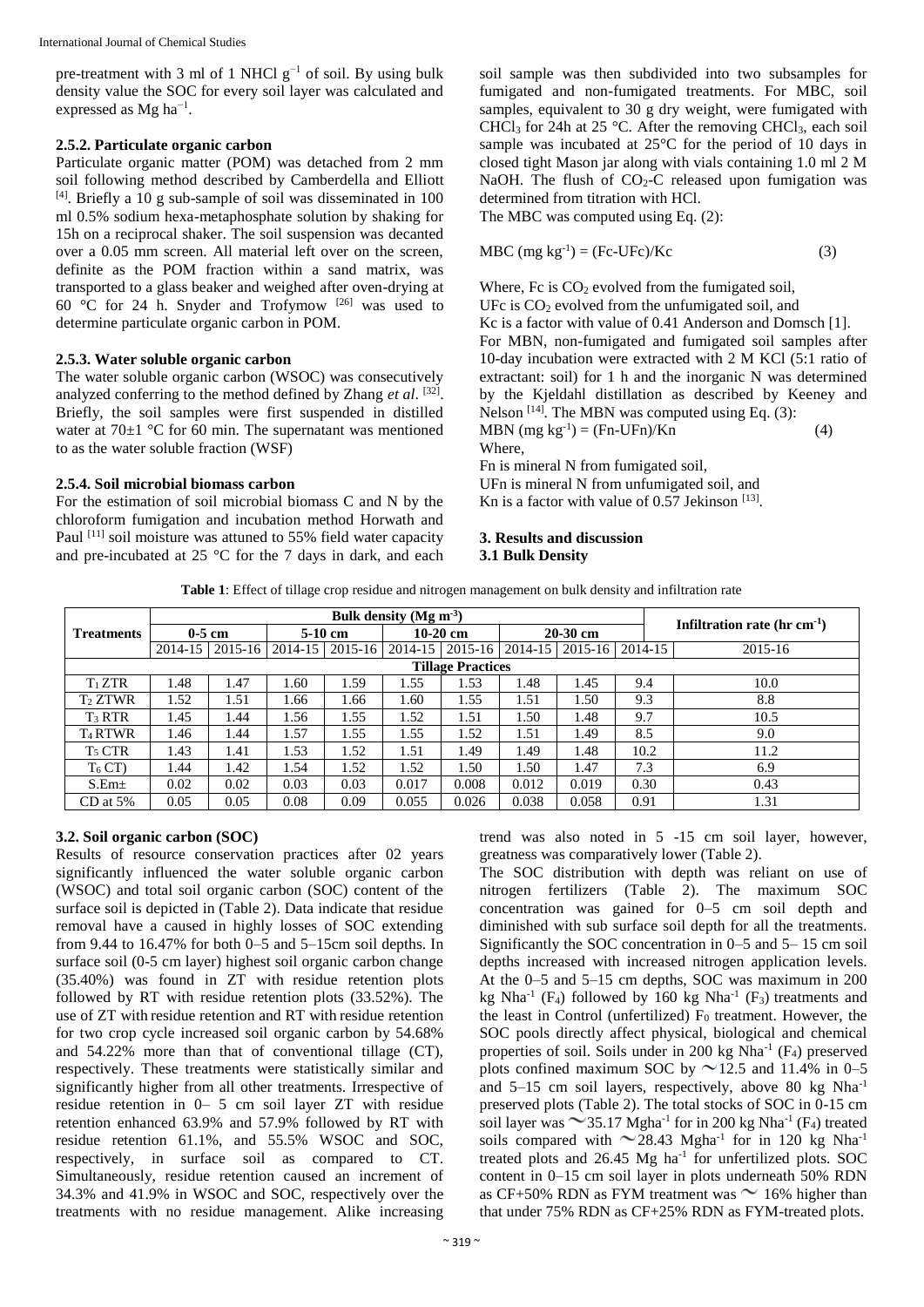The WSOC in surface soil were in the order of 200 kg Nha<sup>-1</sup>  $(F_4) > 160$  kg Nha<sup>-1</sup>  $(F_3) > 120$  kg Nha<sup>-1</sup>  $(F_2) > 80$  kg Nha<sup>-1</sup>  $(F_1)$  unfertilized control  $(F_0)$ . Nevertheless, increases in WSOC were more in surface soil against sub-surface soil that indicated higher organic carbon accumulation due to inorganic fertilizer application were confined to soil surface. No significant difference in WSOC in in 200 kg Nha<sup>-1</sup> (F<sub>4</sub>)

and in 160 kg  $Nha^{-1}$  (F<sub>3</sub>) treatments during the study period. This may be more root biomass turn-over in 160 kg Nha<sup>-1</sup> ( $F_3$ ) as better and timely availability of nitrogen to plants treatment for the reason that better progress and higher yields attained during study age of crops in 160 kg Nha<sup>-1</sup>  $(F_3)$  treatment than in 200 kg  $Nha^{-1}$  ( $F_4$ ) treatment.

|  |  | Table 2: Effect of tillage crop residue and nitrogen management on water soluble organic carbon and total soil organic carbon |
|--|--|-------------------------------------------------------------------------------------------------------------------------------|
|  |  |                                                                                                                               |

|                                          |          | Water soluble organic carbon (WSOC $gkg^{-1}$ ) |          | Total soil organic carbon $(SOC gkg^{-1})$ |          |           |          |         |
|------------------------------------------|----------|-------------------------------------------------|----------|--------------------------------------------|----------|-----------|----------|---------|
| <b>Treatments</b>                        |          | 2014-15                                         |          | 2015-16                                    |          | 2014-15   | 2015-16  |         |
|                                          | $0-5$ cm | $5-15$ cm                                       | $0-5$ cm | 5-15 cm                                    | $0-5$ cm | $5-15$ cm | $0-5$ cm | 5-15 cm |
| <b>Tillage Practices</b>                 |          |                                                 |          |                                            |          |           |          |         |
| $T_1 ZTR$                                | 28.4     | 21.8                                            | 29.2     | 22.6                                       | 22.3     | 18.6      | 23.9     | 19.9    |
| $T_2 ZTWR$                               | 24.7     | 17.3                                            | 25.9     | 17.8                                       | 17.4     | 15.3      | 19.3     | 14.3    |
| $T_3 RTR$                                | 26.2     | 19.4                                            | 27.8     | 20.3                                       | 21.7     | 17.5      | 23.1     | 18.9    |
| T <sub>4</sub> RTWR                      | 23.5     | 16.9                                            | 23.9     | 17.6                                       | 17.6     | 14.1      | 18.5     | 14.3    |
| T <sub>5</sub> CTR                       | 25.8     | 19.2                                            | 26.4     | 19.6                                       | 20.9     | 16.9      | 22.7     | 17.9    |
| $T_6$ CT)                                | 20.9     | 15.1                                            | 22.7     | 15.7                                       | 15.7     | 12.8      | 16.3     | 13.3    |
| $CD$ at 5%                               | 2.63     | 2.71                                            | 2.89     | 3.11                                       | 1.28     | 1.78      | 1.09     | 2.13    |
|                                          |          |                                                 |          | <b>Nitrogen Management</b>                 |          |           |          |         |
| F <sub>0</sub> Control                   | 20.1     | 14.7                                            | 21.9     | 15.1                                       | 16.3     | 13.4      | 15.9     | 12.8    |
| $F_1$ 80 kg N ha <sup>-1</sup>           | 26.8     | 20.4                                            | 29.8     | 21.9                                       | 17.8     | 13.7      | 17.8     | 15.6    |
| $F_2120 \text{ kg N} \text{ ha}^{-1}$    | 28.1     | 21.4                                            | 30.9     | 22.7                                       | 18.6     | 14.9      | 19.6     | 17.3    |
| $F_3 160 \text{ kg N} \text{ ha}^{-1}$   | 28.7     | 22.6                                            | 31.6     | 23.6                                       | 20.2     | 17.6      | 21.4     | 18.8    |
| F <sub>4</sub> 200 kg N ha <sup>-1</sup> | 29.6     | 24.3                                            | 32.5     | 26.4                                       | 20.9     | 18.1      | 21.7     | 19.2    |
| $CD$ at 5%                               | 1.82     | 3.05                                            | 3.16     | 4.62                                       | 2.16     | 3.28      | 2.36     | 1.69    |

#### **3.3 Soil Particulate Organic Carbon**

After 02 years of the experiment, tillage-induced changes in POC were distinguishable in surface (0- to 5-cm) and subsurface (5-15 cm) soil layer (Table 3). Plots under ZT had about 32% more POC than CT plots (620 mgkg–1 bulk soil) in surface soil layer. In  $0 - 5$  cm soil layer of tillage system,  $T_1$ , and  $T_3$  treatments augmented POC content by 620 mgkg<sup>-1</sup> in CT (T<sub>6</sub>) to 638 and 779 mgkg<sup>-1</sup> without residue retention and to 898, 1105, and 1033 1357 mgkg<sup>-1</sup> in ZT and RT with residue retention  $(T_1$  and  $T_3$ ), respectively. In subsurface layer

(5-15 cm), similar increase trend was also observed, but, magnitude was comparatively lower. It is apparent that POC contents in surface soil and sub-surface soil was significantly more in the plots receipt of 200 kg  $Nha^{-1}$  ( $F_4$ ) treated plots compared to all other treatments except 160 kg Nha<sup>-1</sup> ( $F_3$ ), plots. The POC values in surface soil ranged from  $631 \text{ mgkg}^{-1}$ in unfertilized plot to 1381 mg kg<sup>-1</sup> in 200 kg Nha<sup>-1</sup> (F<sub>4</sub>) plots, respectively; whereas it varied from 585 mgkg<sup>-1</sup> (control) to 1032 mgkg<sup>-1</sup> 160 kg Nha<sup>-1</sup> (F<sub>3</sub>) in sub-surface soil.

**Table 3:** Effect of tillage crop residue and nitrogen management on particulate organic carbon and microbial biomass carbon

|                                        |                          | Particulate organic carbon (POC $g kg^{-1}$ ) |          | Microbial biomass $C(MBC \, m gkg^{-1})$ |          |           |          |           |
|----------------------------------------|--------------------------|-----------------------------------------------|----------|------------------------------------------|----------|-----------|----------|-----------|
| <b>Treatments</b>                      |                          | 2014-15                                       |          | 2015-16                                  |          | 2014-15   | 2015-16  |           |
|                                        | $0-5$ cm                 | 5-15 cm                                       | $0-5$ cm | $5-15$ cm                                | $0-5$ cm | $5-15$ cm | $0-5$ cm | $5-15$ cm |
|                                        | <b>Tillage Practices</b> |                                               |          |                                          |          |           |          |           |
| $T_1 ZTR$                              | 1328.4                   | 961.5                                         | 1357.1   | 974.3                                    | 535.8    | 461.8     | 589.2    | 481.5     |
| $T_2 ZTWR$                             | 963.7                    | 660.1                                         | 998.3    | 674.6                                    | 345.2    | 289.8     | 355.5    | 314.3     |
| $T_3 RTR$                              | 1226.8                   | 831.3                                         | 1233.2   | 842.5                                    | 481.7    | 394.8     | 498.6    | 403.7     |
| <b>T<sub>4</sub>RTWR</b>               | 865.4                    | 599.6                                         | 873.4    | 609.2                                    | 311.4    | 293.9     | 324.7    | 305.6     |
| T <sub>5</sub> CTR                     | 1092.6                   | 773.2                                         | 1105.5   | 785.6                                    | 398.6    | 340.9     | 407.1    | 367.8     |
| $T_6$ CT)                              | 614.8                    | 478.3                                         | 620.1    | 485.3                                    | 306.5    | 287.5     | 309.3    | 291.5     |
| $CD$ at 5%                             | 116.48                   | 132.46                                        | 128.91   | 133.86                                   | 56.91    | 68.35     | 93.74    | 77.81     |
|                                        |                          |                                               |          | <b>Nitrogen Management</b>               |          |           |          |           |
| F <sub>0</sub> Control                 | 725.2                    | 681.6                                         | 694.2    | 635.6                                    | 219.8    | 206.6     | 216.8    | 199.3     |
| $F_1$ 80 kg N ha <sup>-1</sup>         | 851.9                    | 781.8                                         | 869.4    | 789.3                                    | 239.9    | 196.8     | 242.3    | 201.9     |
| $F_2120 \text{ kg N} \text{ ha}^{-1}$  | 948.3                    | 804.1                                         | 956.1    | 813.6                                    | 280.7    | 219.9     | 284.7    | 221.8     |
| $F_3 160 \text{ kg N} \text{ ha}^{-1}$ | 1096.7                   | 821.4                                         | 1102.3   | 826.2                                    | 341.7    | 260.3     | 346.2    | 265.4     |
| $F_4 200 kg N h a^{-1}$                | 1149.3                   | 891.6                                         | 1156.7   | 905.1                                    | 343.9    | 267.3     | 348.6    | 271.9     |
| $CD$ at 5%                             | 67.31                    | 72.85                                         | 58.72    | 81.36                                    | 15.32    | 8.73      | 12.78    | 9.71      |

#### **3.4 Soil microbial biomass carbon**

The MBC level was vague between CT and ZT without residue retention systems and was markedly less under these system than under with residue retention of RT and ZT (Table 3). Fluctuations in MBC can show the possessions of management practices on the biochemical and biological properties of soil. The greater MBC observed in the RT and

ZT by residue holding plots than the CT plot under wheat crop advises that the abandonment of cropland had considerable beneficial possessions on activity of microbial probably caused by the accumulation of organic carbon compounds at the surface of soil. A possible intention for this modification is that in the absence of growing plants other labile carbon fractions might be provide food for the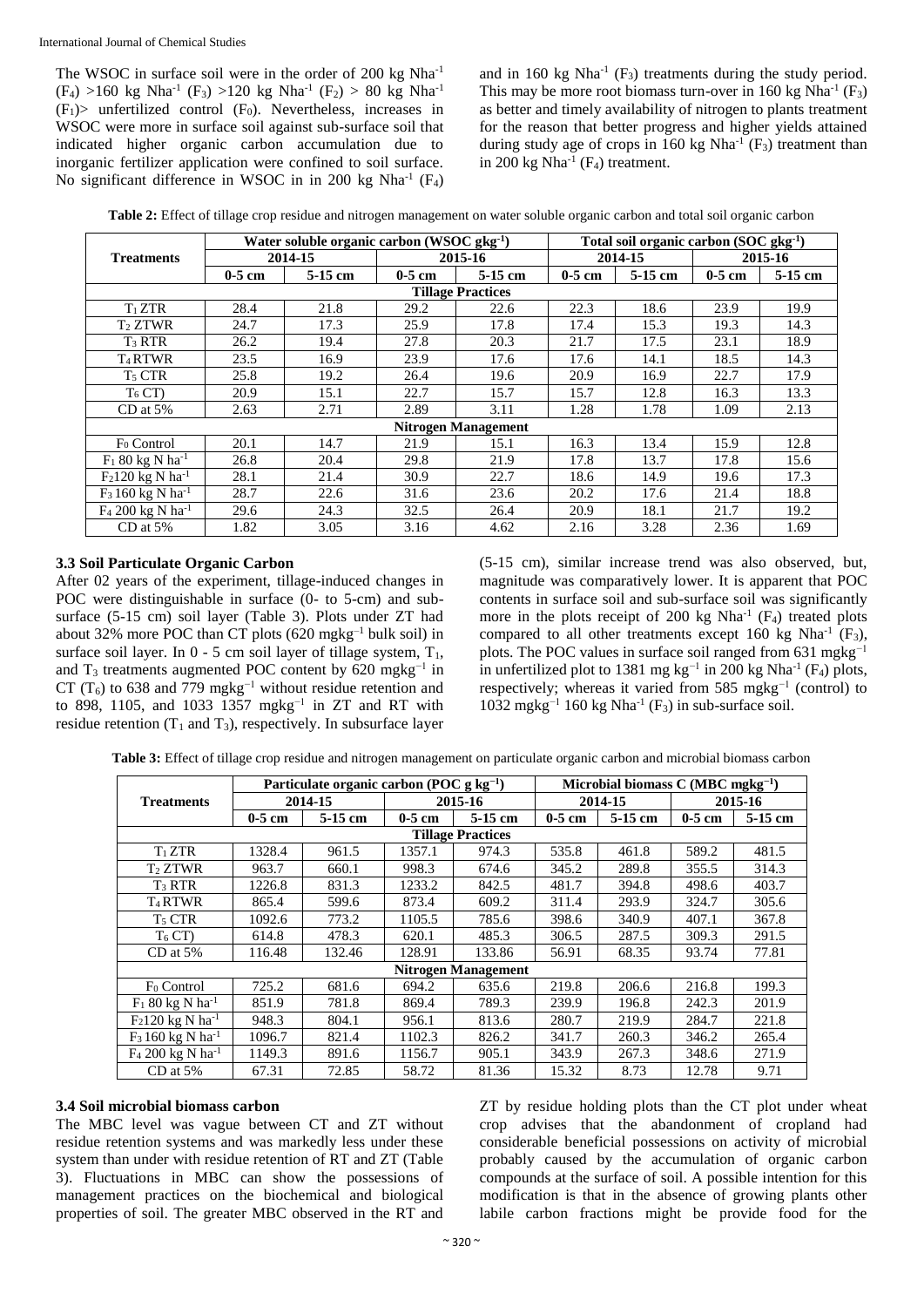microbes, and thus sustain MBC. One more possible aim could be related to moisture status of soil. Under CT treatment, in which biomass production would unavoidably deplete much more moisture of soil, the microbes in plot would be harassed at the sampling time (wheat maturity).

The microbial biomass carbon is a significant component of SOM that controls the storage and transformation of nutrients. The soil MBC is reflected to be chief component of active SOM pool and controls all SOM transformations (Table 3). The values of MBC in soil surface varied from 116.8 mgkg<sup>-1</sup> in control plot to 424.1 mgkg<sup>-1</sup> in 200 kg Nha<sup>-1</sup> (F<sub>4</sub>) plots, respectively; whereas it varied from  $106.6 \text{ mgkg}^{-1}$  (control) to

324.9 mgkg<sup>-1</sup> 160 kg Nha<sup>-1</sup> (F<sub>3</sub>) in sub-surface layer of soil (5-15 cm). The values of MBC augmented by 58.4 and 72.5% fewer than 120 kg Nha<sup>-1</sup> (F<sub>2</sub>) and 160 kg Nha<sup>-1</sup> (F<sub>3</sub>) treatments in soil surface over control plot, respectively. The uppermost value of MBC by reason of 200 kg Nha<sup>-1</sup>  $(F_4)$  use of fertilizer nitrogen might be owing to higher root biomass turn-over produced under 200 kg Nha<sup>-1</sup> (F<sub>4</sub>). Application of 120 kg Nha<sup>-1</sup>  $<sup>1</sup>$  (F<sub>2</sub>) fertilizer was not only obligatory for better crop growth</sup> but also requisite for cellular components of microorganisms synthesis. As a result, higher root biomass under  $200 \text{ kg} \text{ Nha}^{-1}$ (F4) fertilizer plot helped in raising MBC overall another treatments

|                                       | Grain viekd qha <sup>-1</sup> |         | Protein % |             | Gluten % |                   | Starch %    |             | Hectoliter weight (g) |         |
|---------------------------------------|-------------------------------|---------|-----------|-------------|----------|-------------------|-------------|-------------|-----------------------|---------|
| <b>Treatments</b>                     | 2014-15                       | 2015-16 | 2014-15   | $2015 - 16$ |          | 2014-15   2015-16 | $2014 - 15$ | $2015 - 16$ | 2014-15               | 2015-16 |
| <b>Tillage Practices</b>              |                               |         |           |             |          |                   |             |             |                       |         |
| $T_1 ZTR$                             | 46.13                         | 48.91   | 12.0      | 12.2        | 10.0     | 10.0              | 63.4        | 67.2        | 76.2                  | 77.6    |
| $T_2 ZTWR$                            | 41.92                         | 43.64   | 11.1      | 11.5        | 10.2     | 10.2              | 63.5        | 67.2        | 74.0                  | 75.5    |
| $T_3 RTR$                             | 44.29                         | 46.73   | 11.6      | 11.8        | 10.3     | 10.3              | 63.5        | 67.3        | 76.3                  | 79.8    |
| T <sub>4</sub> RTWR                   | 40.82                         | 42.82   | 11.1      | 11.4        | 10.5     | 10.4              | 63.5        | 67.3        | 75.3                  | 76.1    |
| $T_5$ CTR                             | 44.16                         | 45.90   | 11.3      | 11.6        | 10.5     | 10.4              | 63.5        | 67.2        | 78.5                  | 80.6    |
| T <sub>6</sub> CT                     | 41.65                         | 43.54   | 11.0      | 11.3        | 10.6     | 10.5              | 63.5        | 67.3        | 75.8                  | 78.3    |
| $CD$ at 5%                            | 2.98                          | 4.21    | 0.73      | 0.68        | 0.32     | 0.35              | <b>NS</b>   | NS.         | 2.81                  | 2.38    |
|                                       | <b>Nitrogen Management</b>    |         |           |             |          |                   |             |             |                       |         |
| $F_0$ Control                         | 30.71                         | 29.89   | 11.0      | 11.3        | 9.6      | 9.5               | 63.4        | 67.2        | 70.5                  | 72.2    |
| $F_1$ 80 kg N ha <sup>-1</sup>        | 33.66                         | 32.51   | 11.3      | 11.5        | 9.8      | 9.8               | 63.5        | 67.2        | 76.6                  | 77.2    |
| $F_2120 \text{ kg N} \text{ ha}^{-1}$ | 39.14                         | 41.83   | 11.6      | 11.9        | 9.9      | 9.9               | 63.5        | 67.3        | 76.9                  | 77.3    |
| $F_3$ 160 kg N ha <sup>-1</sup>       | 46.13                         | 47.18   | 11.7      | 12.1        | 10.6     | 10.6              | 63.5        | 67.3        | 78.7                  | 80.7    |
| $F_4$ 200 kg N ha <sup>-1</sup>       | 43.90                         | 45.69   | 11.6      | 11.8        | 10.7     | 10.8              | 63.5        | 67.3        | 80.4                  | 81.2    |
| $CD$ at 5%                            | 2.30                          | 1.79    | NS        | <b>NS</b>   | 0.85     | 0.97              | <b>NS</b>   | <b>NS</b>   | 3.83                  | 4.56    |

**Table 4:** Effect of tillage practices and nitrogen management on grain yield and quality parameters

## **Quality parameters**

Straw retention/return had significant effects on soil protein %, Gluten % and Hectolitre weight under zero and reduced tillage seeding techniques as shown in Table 4. In general, protein % and Gluten % and Hectolitre weight tin the following order:  $T_1$  ZTR>  $T_3$  RTR>  $T_5$  CTR> $T_2$  ZTWR>  $T_4$ RTWR and  $> T_6$  CT, during experimentation.

Application of 200 kg  $Nha^{-1}$  had significantly higher Gluten % and Hectolitre weight as compared to all other treatments except  $F_3$  160 kg Nha<sup>-1</sup>. However,  $F_2$  and  $F_1$  were at par at with each other and recorded higher Gluten % and Hectolitre weight than  $F_0$  unfertilized "control" plots during both the years of study.

#### **Grain yield**

The yield of wheat exposed that significantly crop responded to different nitrogen levels of as against control treatment. Data produced from present field study obviously showed that significant (P=0.05) upsurge in wheat grain yield with cumulative in N level significantly able to 160 kg Nha-1 which was 26.54% more over control plot. Higher grain yield was logged  $(4613$  and  $47.18$ ) with  $160$  kg Nha<sup>-1</sup> and it was superior to all over the treatment, except  $F_4$  (43.90 and 45.69). The lowermost value of yield was obtained with control plots (Table-4). The wheat grain yield was significantly augmented by nitrogen management effect which improved the chemical and physical properties of soil and also increased the fertilizer use efficiency hereafter making healthier nutrients utilization might be a reason on the way to increased yield Singh *et al.*   $^{[25]}$ . Similar consequences were also stated by Chuan *et al.*  $^{[6]}$ .

#### **4. Conclusion**

Soil conservation enhanced the quality of soil by augmenting SOC and POC and biological status, particularly in 0-5cm soil

upper layer. Results of this 02-year field trial with wheat crop revealed that the content of SOC, PON, WSOC, MBC and POC diminished with depth of soil, and thin layer of soil surface (0–5 cm) contained much greater concentration of these pools as against 5-15 cm subsurface soil layer. The soil surface layer had significantly higher levels of the all parameters of soil health than subsurface soil layer, seemingly because of higher crop stubbles retention, fallen root biomass and leaves. The boosted proportions of WSC, POC MBC in SOC with supply of optimum nitrogen and residues of crop retention specify that improvement in labile forms of C and N was quite rapid than unfertilized plot signifying that active N and C pools imitate changes owing to management of nitrogen. The macro-aggregates augmented by 39% and micro-aggregates reduced by 9% in ZT treatment compared to CT plots. Reduction in micro-aggregates and upsurge in macro-aggregates with tillage practices application might have been boosted processes of soil aggregation as compared to conventional tillage (CT), reduced tillage and zero-tillage could significantly expand the content of SOC in cropland and the concentrations of POC, PON and MBC were prominently influenced by ZT in the surface soil layer (0 - 5 cm) and subsurface soil layer (5 - 15 cm) after 02 cycles of field experiment.

Our findings have very significant insinuations for soil carbon sequestration potential in semiarid subtropical soils of India inherently short in organic matter and nutrients. The concentration SOC in surface soil (0– 15 cm) was sharply increased by the tillage practices and nitrogen management. Thus, residue of crop returning to soil is crucial for improving the level of SOC. The implementation of straw plus amendments of inorganic fertilizer in large scale will help to promote food security in the region and boost carbon sequestration capacity.